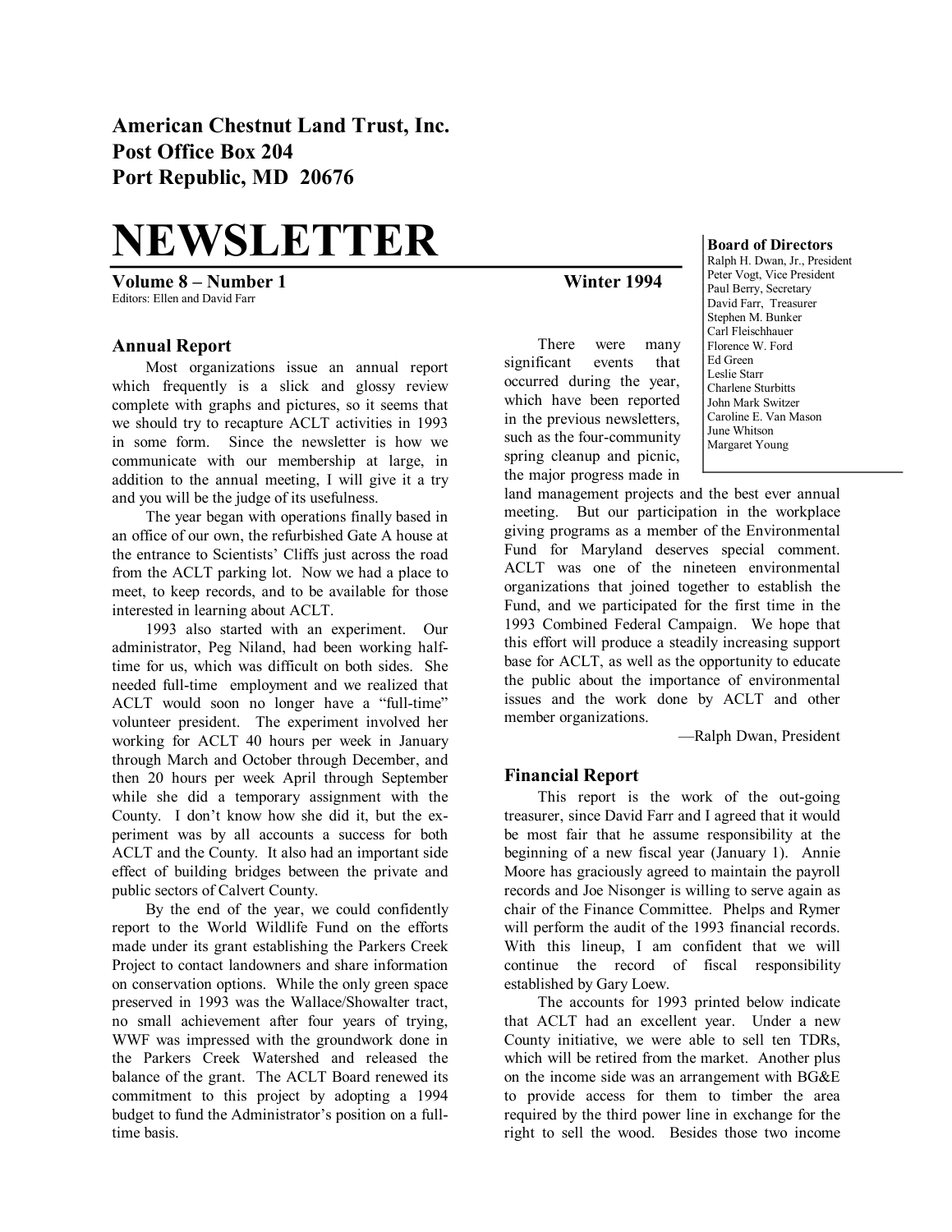items, income still exceeded expenses due to the level of contributions generated in large part by the pledge campaign which Aileen Hughes initiated in 1992. Membership dues also exceeded budget, thanks to the work of that committee, and progress was made in identifying additional sources for

grants.On the expense side, there will be some reduction when the cost of equipment (computer) is capitalized. The line-item for land management reflects major projects undertaken by that committee and a substantial outlay for forestry management. Most other categories were within budget, except for tractor repair costs and the annual dues for membership in the Environmental Fund of Maryland.

As we move into 1994, the ACLT Board is committed to paying operating expenses, as far as possible, from dues, contributions, and grants, so that unrestricted reserves, as well as funds so restricted and our "bank" of development rights, can be available for future land acquisition.

#### ACLT ACCOUNTS 1993

| Income                         |             |
|--------------------------------|-------------|
| Membership Dues                | 8,725.00    |
| Contributions                  | 26,493.00   |
| <b>Interest Earned</b>         | 3,929.00    |
| Merchandise Sales              | 512.00      |
| <b>Timber Sales</b>            | 4,028.00    |
| Development Rights             | 23,337.00   |
| <b>Grants</b>                  | 16,800.00   |
| Miscellaneous Income           | 42.00       |
| <b>Total Income</b>            | \$83,866.43 |
| Expenses                       |             |
| <b>Land Management</b>         | 4,030.56    |
| Land Acquisition/Preservation  | 0.00        |
| Outreach                       | 1,065.48    |
| Land Purchase Cost             | 586.00      |
| Land Survey                    | 1,900.00    |
| Legal                          | 0.00        |
| Accounting                     | 1,600.00    |
| Insurance                      | 1,859.00    |
| Meetings/Training              | 1,147.94    |
| Printing and Publication       | 1,460.13    |
| Postage and Shipping           | 1,110.35    |
| Supplies                       | 843.70      |
| Equipment Maint. and Operation | 2,998.90    |
| Dues/Subscriptions             | 2,385.00    |
| Fundraising                    | 27.32       |
| <b>Bank Charges</b>            | 217.02      |
| Cost of Merchandise            | 473.70      |
| Telephone                      | 698.00      |
| Taxes                          | 45.31       |
| Occupancy                      | 1,653.26    |

| Salary and Benefits   | 23,778.52 |
|-----------------------|-----------|
| Misc. Expenses        | 3,843.25  |
| <b>Total Expenses</b> | 51,723.54 |

#### BALANCE SHEET (12/31/93)

| Assets                    |            |
|---------------------------|------------|
| $CB & T$ Checking         | 1,490.80   |
| CB & T Savings            | 55,397.55  |
| Loyola Federal            | 8,360.74   |
| Maryland National         | 9,375.94   |
| Petty Cash                | 50.00      |
| Equipment                 | 10,752.19  |
| Land                      | 499,961.38 |
| <b>Total Assets</b>       | 575,388.60 |
| Liabilities/Fund Balances |            |
| Liabilities               | 0.00       |
| <b>Fund Balances</b>      |            |
| Restricted                | 9,000.00   |
| Unrestricted              | 566,388.60 |
| Total Liabilities/        | 575,388.60 |
| <b>Fund Balances</b>      |            |

#### **Trail News**

The ACLT trail system will be the focus of several projects this year. Perhaps the most ambitious of these is an undertaking to revise the map and trail guide. It is still undecided exactly what format the guide will ultimately take, as there is probably more information about the trail system than can fit on a single page of paper. Possibilities include having a map similar to the one currently in use but updated with more information, having a different map for each trail, and having a very inclu sive and informative trail system guide book which would be offered for sale. Suggestions regarding the format of this map/trail guide are welcome. Especially welcome is information anyone would wish to contribute about the trails or features thereon, such as alternate trail or area names (Garbage Dump Trail, Ghost Hill), and historical or anecdotal stories about the land. Suggestions about this project may be sent to the ACLT office or to Mark Switzer or Leslie Starr.

Other trail system work will be physical, and visible even to those not availing themselves of the map and trail guide. Because the state suggests that property boundaries be marked in blue, what is now the blue trail will be repainted, probably purple. All of the paint blazes marking the different trails are in the process of being refreshed for better visibility.

Finally, the green trail, previously unmarked, is being established on the east (105-acre) tract. This trail will begin at the large oak tree adjacent to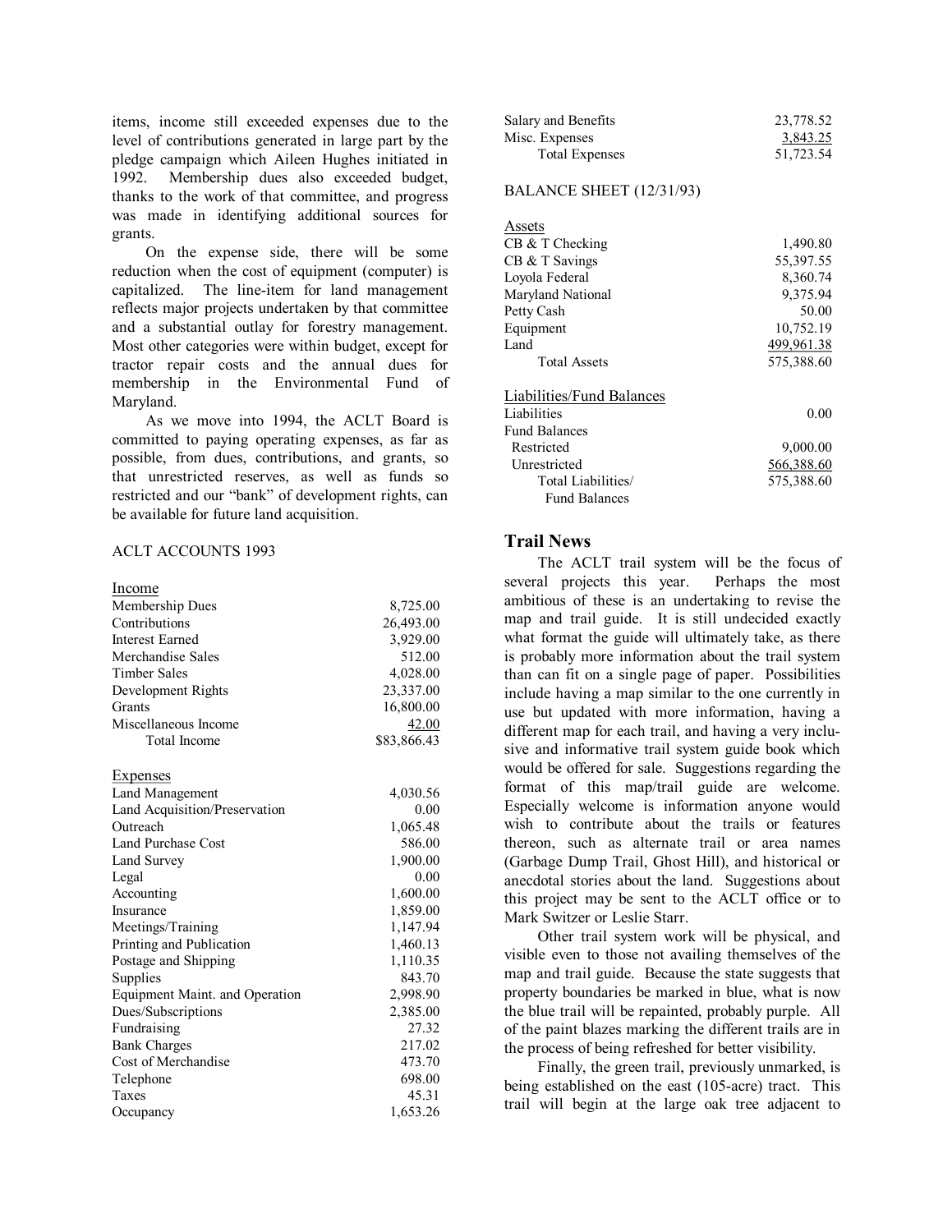Weems' Eastview Farm driveway and will following the existing path for awhile before diverging onto an old trace road. After meeting the Steve Easter Trail, the green trail will double back to a new trail through the woods just southeast of and parallel to Scientists' Cliffs Road. This quasi-boundary trail will roughly follow the property line behind three houses in order to close the loop without requiring travel on the road. A green trail spur will lead from the ACLT main entrance along the northwest side of Scientists' Cliffs Road to the trail head at the large oak tree.

Obviously, work on the trail system will never be complete, especially as we continue to acquire more property. It is hoped that the projects just described will facilitate use of the ACLT trails and enhance everyone's enjoyment of the land

# **Earth Day '94**

Plans are underway for the third annual four community cleanup which will be held on Saturday April 23. This year there will be two large dumpsters—one on ACLT property on Scientists Cliffs Road and another at Governors Run. After the 9 a.m. to 12 noon cleanup, we will gather at the picnic tables at Governors Run for hot dogs, chips, cookies, sodas, and socializing. We look forward to perfect weather and lots of participation in this popular event. *Mark your calendars now for April 23.*

#### **Hunting the Northernmost Cypress**

Fall is hunting season—even if the "game" is Bald Cypress (*Taxodium distichum*). I had heard some years ago that the Horse Swamp stream, the biggest south-flowing tributary of Parkers Creek, harbored a few of these fascinating "southern" trees. Last year Kenneth Michael had shown Peg Niland and me one large, old cypress on his 140-acre tract which adjoins Horse Swamp. Others were known farther upstream on the Turner-Somervell property. The fact that these trees are farther north than the famous Battle Creek Cypress Swamp made our search especially interesting, particularly since ACLT and other organizations hope the Horse Swamp stream watershed would someday become part of a larger Parkers Creek Nature Sanctuary. Of course we had the landowner's permission to "hunt" on their land.

Accompanying me and Peg Niland on this almost hot November day was Dwight Williams, chief of Calvert County's Natural Resources Division—which includes Battle Creek Cypress Swamp Nature Sanctuary. Dwight parked his pickup near the highest point on the old Turner farm (Holly Hill), just south of Dares Beach Road. Holly Hill, owned by Mrs. Virginia Turner Somervell, straddles an "interfluve," with rain falling on the northern part of the farm draining northward across Dares Beach Road and into the headwaters of Calvert's largest stream, Hunting Creek, and thence into the Patuxent. Rain falling on the south of Holly Hill Farm drains into the Horse Swamp stream, and thence via Parkers Creek into the Chesapeake Bay.

Following the latter "rainwater route" we first passed an ancient log barn and then crossed Holly Hill's largest field, farmed in recent years by Wilson Freeland. We then descended through the woods into the Horse Swamp stream valley. Working our way down this narrow, flat-floored wetland valley, we scanned the woods for that familiar shredded, reddish-brown bark, the feathery, still-green canopy, and the unique knees which easily distinguish this tree from all others. Among the many interesting trees we discovered enroute was an old beech, with the faded inscription "WEF Jr.", on the Freeland side of the stream valley. Only a month later the man who long ago inscribed the initials, Victor E. Freeland, was to lose his battle with cancer, so the old beech tree can now serve as a poignant memorial to a man whom the ACLT honored just last year for preserving his bay front "Whitecliff Farm" for the ages by TDR sale.

Every ACLT member knows about the Battle Creek cypresses just a few miles west of the land trust. This stand is one of the northernmost in the US, barely edged out by a stand on the Eastern Shore. But are the Battle Creek trees the northernmost in our area? Some Bald Cypresses grow on Theodore Roosevelt Island in DC, but we won't count trees known to have been planted. The current ACLT also harbors a few cypresses at the old "Frog Pond," but these ca. 40-year-old trees were likewise planted—by the land's previous owner, G. F. Gravatt, who was instrumental in helping The Nature Conservancy make Battle Creek one of its first preserves.

Two hours of bushwhacking finally turned up three widely separated Bald Cypresses—two in the east-trending upper portion of the Horse Swamp stream valley (Turner-Somervell property), and the Kenneth Michael tree farther downstream. While acknowledging the difficulty of "dating" cypresses, Dwight estimated one of the specimens in the 50–  $100$ -year range, and the other two perhaps  $200$  to 250 years, comparable to the older Battle Creek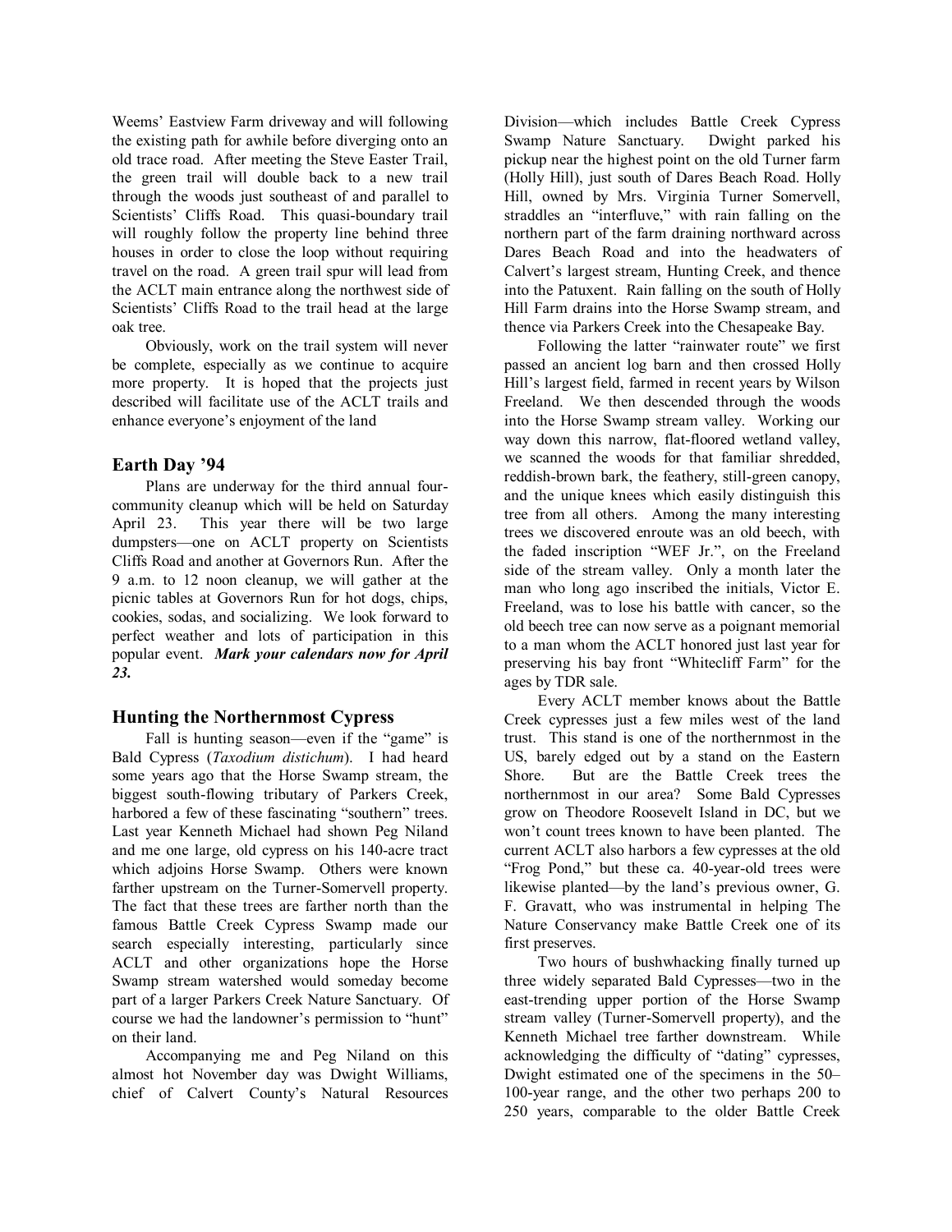trees. Off the beaten path, the Horse Swamp cypresses looked like they had sprouted there naturally, although the work of some long-dead "Johnny Cypress Seed" can never wholly be discounted. (As Mitzi Poole pointed out, we can't even *prove* that the Battle Creek tress aren't descended from some brought in by Indians!)

Three cypresses don't make a cypress swamp, but the Horse Swamp trees, located near 38°33' N do beat out their Battle Creek cousins in the latitude race. There is one old Bald Cypress farther north, off Lottie Fowler Road in the Hunting Creek watershed, but this tree is close to the road and therefore more likely planted. Call ACLT or the Cypress Swamp if you know of any other old cypresses farther north in our area. Such botanical outposts are more than curiosities—they may harbor special genetic adaptations (in this case to colder cli mate), and therefore contribute to biodiversity.

—Peter Vogt

# **Outreach Programs**

ACLT will participate again this year in the Calvert County Science Fair on Saturday March 5 with several members volunteering to judge. Four \$100.00 savings bonds will be awarded to winners in the Environmental Science category. This type of community/school cooperation has been extremely valuable to students and very satisfying to ACLT members.

The Envirothon is another program for young people to which we contribute each year. This is sponsored by the local Conservation District. We believe there are no more rewarding programs for outreach than those where we can reach out to the young people of our community.

ACLT was brought to the attention of many county and state residents as members tended the tables with our maps and display at the County Fair in September and PRAD in October. We plan to do it again this year with our new colorful 4 by 8-foot banner, "Calvert County Land Trusts" on display.

Some of our members have been guest speakers at various programs. If you are a member of a group that would be interested in what ACLT has accomplished, please contact our office (410-586-1570).

—Margaret Young

# **Please Sign In!**

Many of our members take advantage of our trails through daily walks, weekends only or just occasionally. Some walk strictly for health reasons, some to see birds, wildlife or the variety of growth in a forest and others just for peace and quiet. Whenever you visit, for whatever reason, we need to know who you are, where you're from and how often you "take to the trails."

Why? Our request is not to be intrusive but to give us the information we need for some very important reasons:

*Future trail planning.* The number of visitors and their place of origination assist us in placement of future trails. The reason you walk and the sightings you report helps us select the terrain, length of trail and level of difficulty.

*Maintenance.* Certain trails require more rest stops, stream crossings and erosion control. Some specific maintenance can only be done certain times of the year.

*Grant Proposals.* Funding for many of our pro grams and projects comes from foundations that want to know the number of our visitors and the geographic regions we serve.

So you can see, reliable and verifiable information is essential to us. In addition, the sign in sheets give you a quick method to let us know of problems on the trails and advises other visitors of sightings of interest to them. Please help us to *better serve you — sign in!*

# **Revised Rules and Regulations**

After six years of land management experience, the increase in our land holdings to 647 acres and the growing popularity of our trails, have prompted the Board of Directors to approve the following revised ACLT Rules and Regulations. Please familiarize yourself with the changes and share them with your family and invited guests. The most notable change is that we must now require all dogs to be kept on leashes.

1. **All visitors are requested to please sign in at ACLT main trail entrance.** Access to ACLT property is limited to a) individuals or small groups (10 or fewer persons); and b) larger groups for educational field trips upon prior written permission from ACLT.

2. Property is closed from dusk (1/2 hr. after sunset) to dawn (1/2 hr. before sunrise) except for camping (see 3).

3. Camping is permitted only through the ACLT Camping Program. Contact ACLT office for Camping Program details (written permission required).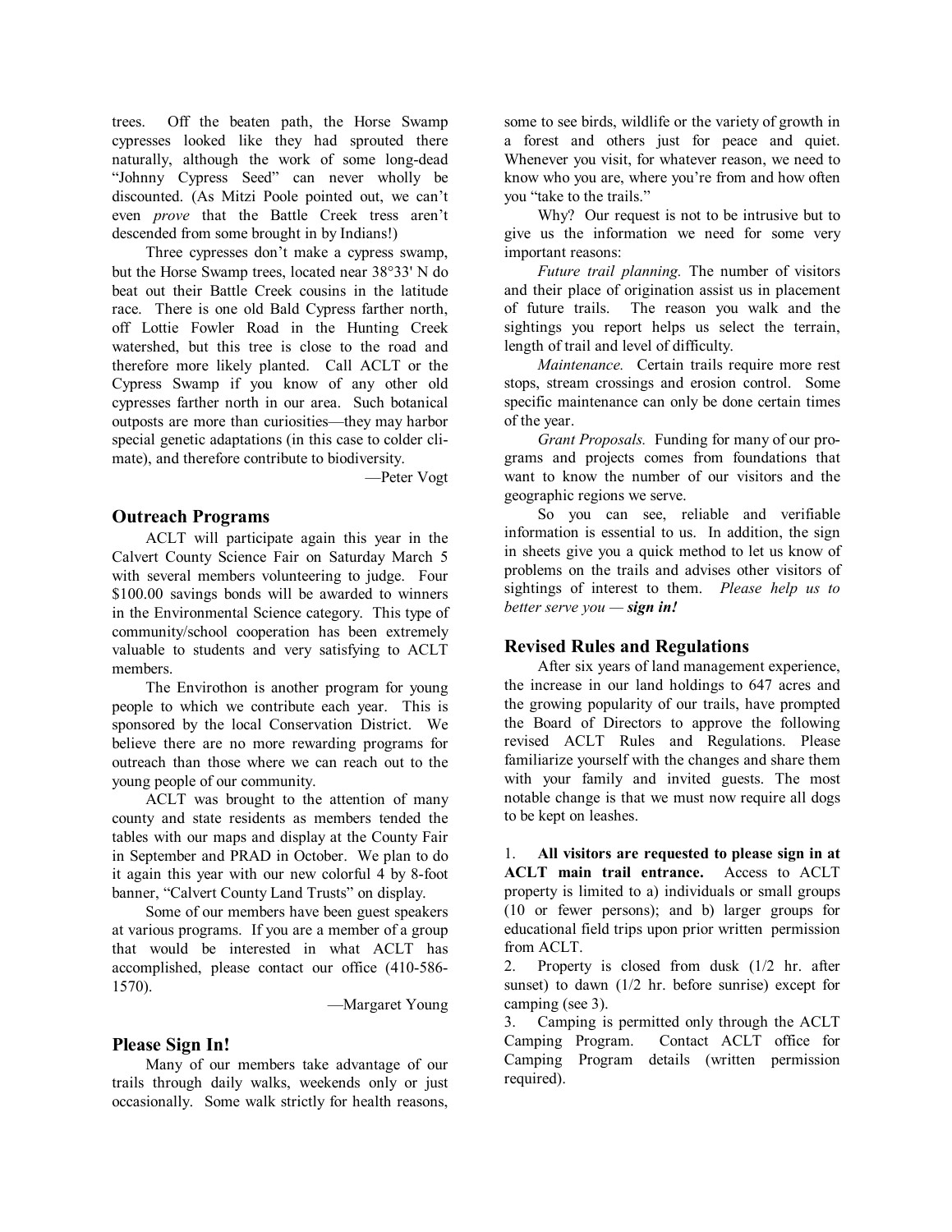4. Hunting is permitted only through the ACLT Deer Harvest Program. Contact ACLT office for Hunting Program details (written permission required).

5. No firearms, explosives or flammables on property. No hunting, camping or fires except as individually approved above (see 3 & 4).

6. No possession or consumption of alcohol or other drugs on property. No one under the influence of alcohol or other drugs permitted.

7. No trail bikes, snowmobiles or other motorized vehicles allowed.

8. No motorized vehicles are permitted beyond designated parking areas with the exception of emergency vehicles and ACLT-sanctioned work crews.

9. No dumping or littering. No introduction of plant or animal specimens or species without written permission from ACLT.

10. No collecting or removal of anything including firewood without written permission from ACLT.

11. Dogs may not run loose; they must be on leash at all times.

12. Stay away from wells, dumps and structures, abandoned or not, unless specifically involved in an approved Land Management Committee project.

13. Please stay on trails and minimize noise.

14. Report violations to ACLT office (586-1570) or police (dial 911).

15. All persons visiting ACLT property do so at their own risk.

16. While visiting and *after* you leave ACLT property, be sure to take precautions that will protect you from harmful tick bites.

# **Welcome New Members**

Since our last published list of members in our summer newsletter and the start of our membership drive, 42 new names have joined our rolls. We welcome you all and thank you for your support!

Dr. and Mrs. James W. Axley Rev. Msgr. John B. Brady Mr. and Mrs. Randolph F. Caldwell, Jr. Mr. and Mrs. Carl Clewlow Ms. M. Susan Cole Mr. and Mrs. Gautum Datta Mr. and Mrs. Rex Davis Mr. and Mrs. Reed Dixon Mr. and Mrs. Clyde Ebenreck Mr. James A. Edmonds Mr. and Mrs. Michael Ellwood Mr. and Mrs. David T. Fedderly Mr. and Mrs. Martin Firth Mr. and Mrs. P. M. Hildebrandt

Mrs. Helen Hornby Mr. and Mrs. Dennis Ireland Ms. Diana F. Jacquot Mr. Freeman Johnston Ms. Elizabeth L. Johnston Mr. and Mrs. William D. Johnston, III Gay Ludington and Bill Seabrook Ms. Marian G. MacLeod Mr.a nd Mrs. Eugene McHugh Mr. Johnathan A. McKnight Lee G. McKnight Mr. and Mrs. Edward L. Menefee Mr. Don Mighell Mr. and Mrs. Mark J. Ostrowski Mr. and Mrs. John C. Parker, Sr. Ms. Mary C. Plaine Lieut. Brett N. Raynor, USN Mr. Alistair E. Ritchie Mr. and Mrs. James Samaschin Mr. Richard E. Simpkins Mr. and Mrs. Richard Simon Mr. Donald A. Steiner Nancy Gardner and Jim Switzer Mr. and Mrs. Shahram Taginya Ms. Nancy R. Vesper Mr. and Mrs. Robert Wyant New Corporate Members: Mr. and Mrs. Dwight Porter Writing Consultants & Applied Decision Resources Kenneth A. Michael The Michael Companies

# **Our Special Storm Relief Thank You**

During the recent ice storm that struck Calvert County, the ACLT office, like many of our members' homes, was without power, heat, telephone and water. We offer our special thanks for helping us stay in business during this difficult week to the following:

•The Calvert County Office of Planning & Zoning, especially Roxanna Homer and Eddie Dichter for sharing their office and the use of a computer and Tamara Blake for communication coordination.

•The office of the Friends of Annmarie Garden, Denny Murray, Jennifer Draxton and Dwight Williams, for a warm place to work and use of a telephone.

•Bob Pfeiffer for tree limb removal and power updates.

•Flo and Skip Ford for safety and technical advice.

•The crews of Southern Maryland Electric Cooperative and Northern Virginia Electric for their diligence and hard work in restoring power.

ACLT joins all southern Marylanders in thanking Representative Steny Hoyer, Commissioner Hagner Mister and Commissioner Pat Buehler for